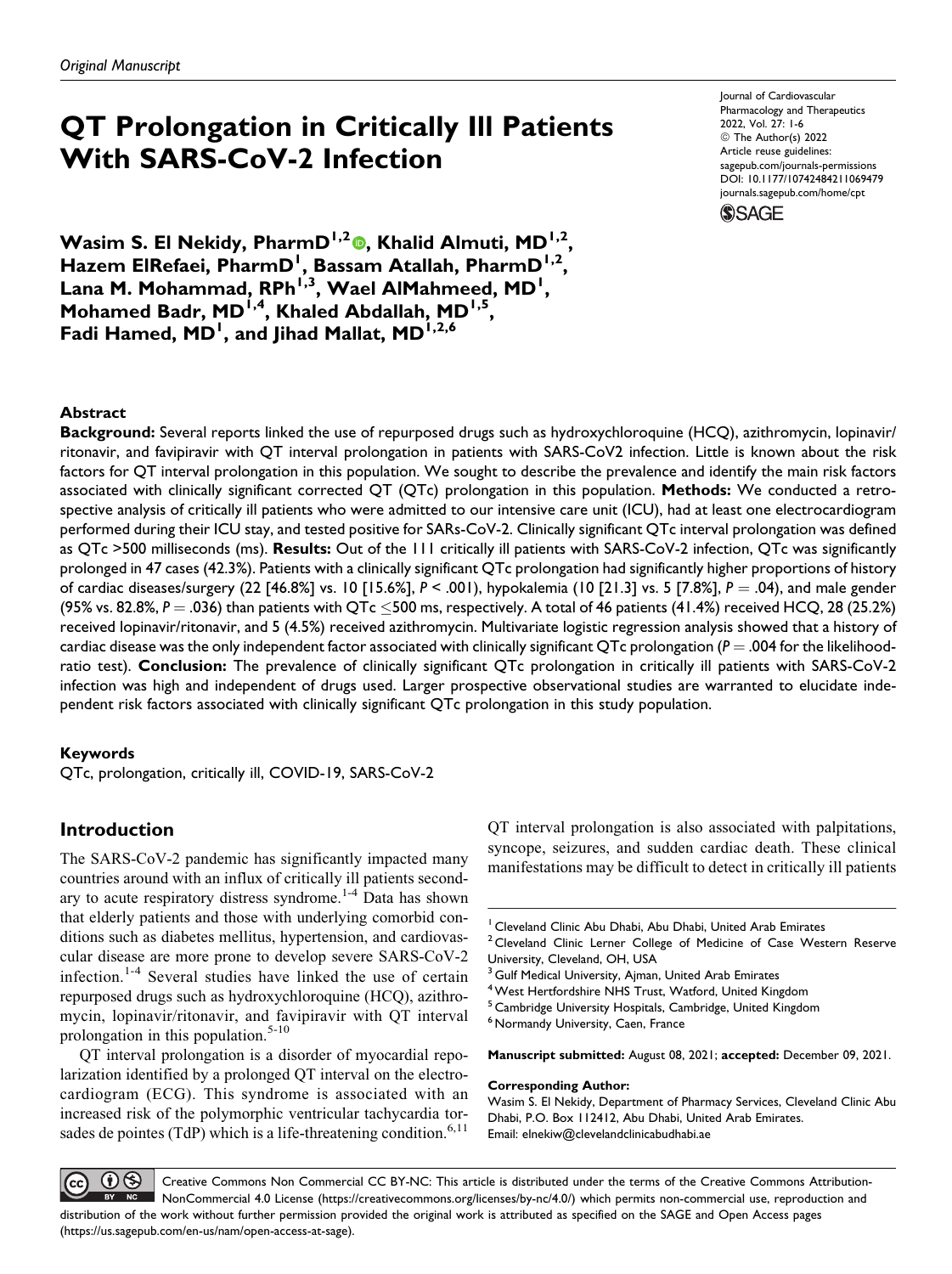who may be mechanically ventilated with pharmacologicalinduced sedation and neuromuscular blockade. $6,11,12$  $6,11,12$  $6,11,12$ 

Corrected QT (QTc) prolongation can be either congenital or acquired. Congenital long QT syndrome is an inherited cardiac condition with a predisposition for abnormal myocardial repolarization.<sup>[11,13](#page-5-0)</sup> Conversely, acquired QT prolongation usually results from drug therapy. Electrolyte derangements, including hypokalemia, hypomagnesemia, and hypocalcemia. Also, bradycardia can increase the risk of drug-induced QT interval prolongation. Other risk factors such as impaired kidney and/or liver function, underlying heart failure, myocardial infarction, left ventricular hypertrophy, and advanced age can also contribute.<sup>[11](#page-5-0),[13](#page-5-0)</sup> Several pharmacologic agents are associated with QT interval prolongation such as fluoroquinolones, macrolides, hydroxychloroquine, favipiravir, and azole antifungals in addition to antiemetics such as metoclopramide and ondansetron. Many of these agents carry the United States FDA boxed warnings for QTc prolongation and require close monitoring when used. $11,13$ 

Experts suggest that QTc values of >450 milliseconds (ms) in adult males, and >460 ms in adult females are considered prolonged.[11-15](#page-5-0) Clinically significant QTc interval prolongation >500 ms increases the risk of life-threatening arrhythmias.[11-15](#page-5-0) We observed several critically ill patients with SARS-CoV-2 infection with significant QTc prolongation. The primary objective was to describe the prevalence of clinically significant QTc interval prolongation in critically ill patients with the SARS-CoV-2 infection. The secondary objective of the study was to identify the independent risk factors associated with clinically significant QTc interval prolongation in these patients.

## **Methods**

This was a retrospective observational study conducted at our quaternary care hospital between March 1, 2020, and June 30, 2020. Data collection began after approval from the Research Ethics Committee. Patient demographics and baseline characteristics were collected. Pertinent data on use of medications potentially associated with QTc prolongation was collected. Our primary objective was to examine the prevalence of clinically significant QTc prolongation in patients with a positive SARS-CoV-2 infection. Our secondary objective was to identify the independent risk factors associated with clinically significant QTc prolongation in these patients.

## *Patient Selection*

Patients were included if they were adults  $(\geq 18$  years of age), admitted to our intensive care unit (ICU) and tested positive for SARS-CoV-2 by the polymerase chain reaction method to detect the virus using a nasopharyngeal swab. Each patient had at least one ECG performed during the hospital admission. The longest QTc ECG measurement during each patient's hospital admission was included in the analysis. All associated laboratory findings (either on the same day of ECG or within 24 hours prior to the ECG reading) and all potential drugs (prior to the ECG reading) were included in this analysis. Due to the prolonged half-life of HCQ (40 days), we included patients who received this medication at any time during the same admission prior to the QTc measurement. All data were collected from the electronic medical records system.

# *Definitions of Variables*

QTc prolongation was defined as ECG with QTc >450/460 ms in males and females, respectively. Additionally, our primary analysis was conducted for patients who had clinically significant QTc prolongation defined as QTc >500 ms. All computergenerated QT readings were further measured manually by a cardiac electrophysiologist who calculated QTc intervals using the Bazett's formula.<sup>16</sup> In case of any significant discrepancy in the measurements, the physician reading was used for analysis. There was a substantial agreement between the cardiac electrophysiologist reading and the machine reading (kappa-statistic:  $0.69 \pm 0.09$ ,  $P < .001$ ). To qualify as having "other cardiac history," patients had to have a history of ischemic heart disease (coronary artery disease, myocardial infarction) or cardiac surgery (valve replacement or coronary artery bypass surgery). Other drugs that may have been administered during their hospital course and that were included in the list of those potentially contributing to prolonged QTc intervals were haloperidol, olanzapine, ondansetron, quetiapine, metoclopramide, or fluroquinolones. Acute liver injury was determined when liver enzymes increased to more than 3 times the baseline. Acute kidney injury was determined based on the nephrologist documented diagnosis.

## *Data Analysis*

Normality of data distribution was assessed using the Shapiro-Wilk test and by visual inspection of each variable's distribution (histogram). Data are expressed as mean  $\pm$  SD when normally distributed or as median (IQR) when non-normally distributed. Proportions were used as descriptive statistics for categorical variables. Comparisons of values between independent groups were performed by the two-tailed Student's t test or the Mann-Whitney  $U$  test, as appropriate. Analysis of the discrete data was performed by Chi-Square  $(\chi^2)$  test or Fisher's exact test when the numbers were small.

Independent risk factors of clinically significant QTc prolongation were assessed using multivariable logistic regression analysis. All variables with a  $P$ -value <.1 in the univariate analysis or which were known to influence QTc intervals were included in the multivariable logistic regression model to identify the independent factors of clinically significant QTc prolongation. The potential problem of co-linearity was evaluated using the Spearman's rank- or Pearson correlation coefficient before running the analysis. Goodness-of-fit was assessed using the Hosmer-Lemeshow test.

A two-side  $P$ -value  $\leq 0.05$  was used as the criteria to determine statistical significance in this study. All statistical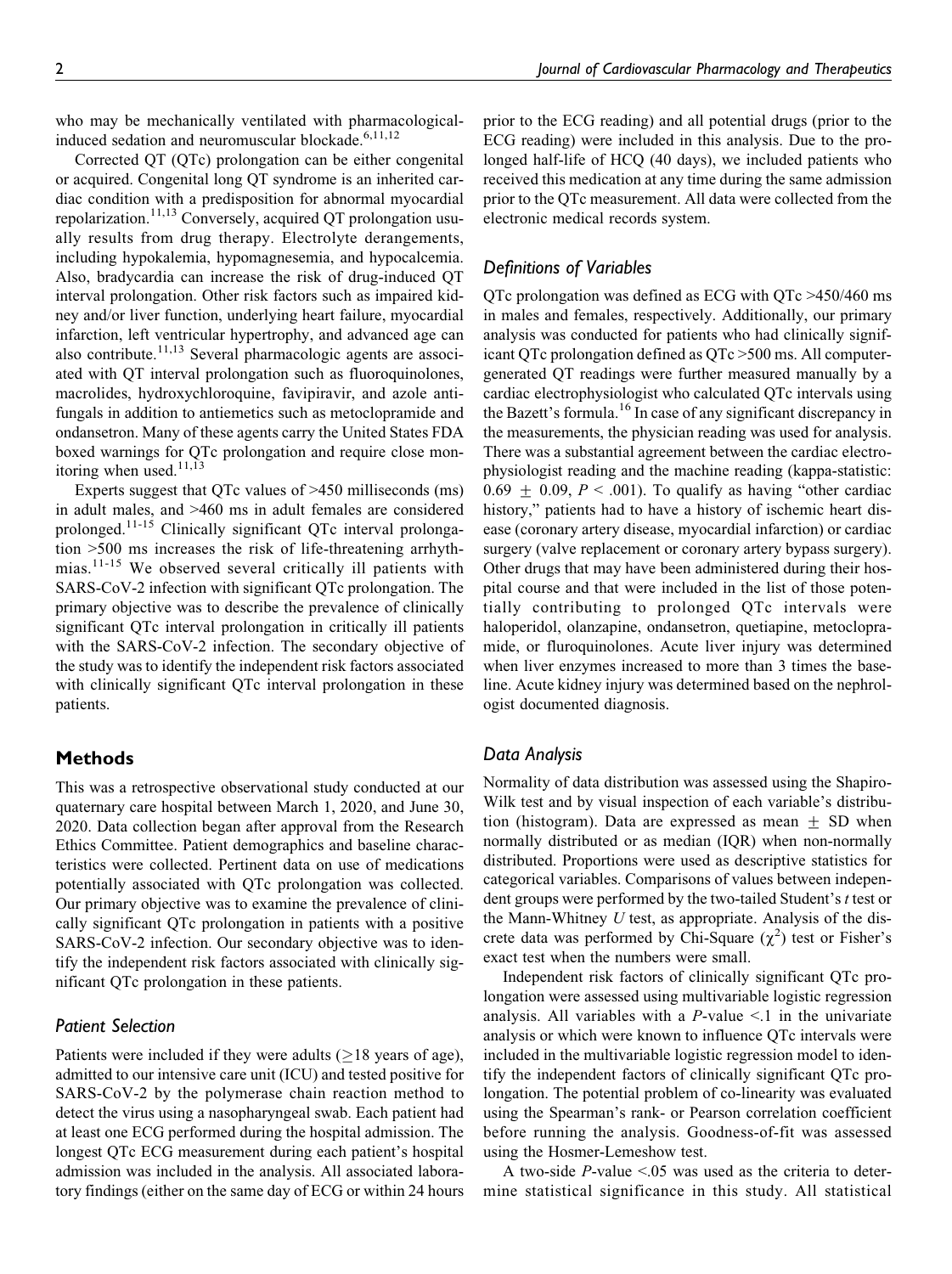analyses were performed using SPSS statistical package version 27 for Microsoft Windows (IBM, Armonk, New York).

# **Results**

From March 1 to May 29, 2020, 111 adult patients who were admitted to the ICU with acute respiratory failure caused by SARS-CoV-2 infection and had an ECG performed during the study period were included in the analysis. The QTc interval was prolonged in 86 patients (77.5%) with QTc  $>450/460$ (males/females, respectively). Clinically significant QTc prolongation ( $QTc > 500$  ms) was observed in 47 patients (42.3%).

[Table 1](#page-3-0) represents the demographics and baseline characteristics of patients with clinically significant QTc prolongation compared to those with no significant QTc prolongation. Patients with clinically significant QTc prolongation had higher rates of cardiac history  $(22 \, [46.8\%]$  vs. 10  $[15.6\%]$ ,  $P \leq 0.001$ , and hypokalemia defined as  $K^+ \leq 3.5$  mmol/L (10 [21.3] vs. 5 [7.8%],  $P = .04$ ) compared to those with QTc  $\leq$  500 ms. Furthermore, male gender was significantly more frequent in patients who had clinically significant QTc prolongation than patients with QTc  $\leq$ 500 ms (95% vs. 82.8%, P = .036)]. Of the 47 patients with significantly prolonged QTc, 8 (17%) were on continuous renal replacement therapy, and 2 (4.2%) were on intermittent hemodialysis at the time of QTc prolongation.

In the multivariable logistic regression analysis after including heart rate, sex, body mass index, age, comorbidities (including any cardiac disease), renal function, and electrolytes, only a history of cardiac disease was the only risk factor independently associated with clinically significant QTc prolongation ([Table 2\)](#page-4-0).

Additional analyses were performed on patients who had QTc prolongation >450/460 ms (Table 1S, supplementary file). No risk factors were found to be independently associated with prolonged QTc (>450/460 ms) in the multivariable logistic regression analysis (Table 2S, supplementary file).

# **Discussion**

Our study's findings demonstrated a relatively high prevalence (42.3%) of clinically significant QTc interval prolongation in our sample population. A history of cardiac disease was the sole risk factor that was independently associated with clinically significant prolonged QTc intervals.

More than 200 medications are known to cause QTc prolongation. The incidence of QTc prolongation in critically ill patients can reach  $0.07\%$  over 2 months period.<sup>11</sup> Moreover, the incidence of cardiac arrest caused by TdP can reach up to  $6\%$ <sup>[11](#page-5-0)</sup>

Hydroxychloroquine and azithromycin were widely used following the onset of the pandemic to treat patients with the SARS-CoV-2 infection. These medications are known to prolong the QTc interval and have been associated with  $TdP.5-10$  $TdP.5-10$ The incidence of QTc interval prolongation associated with HCQ use was reported as approximately 10% with an increase

following the addition of azithromycin to the treatment regi-men.<sup>[11](#page-5-0)</sup> Similarly, lopinavir/ritonavir and favipiravir were reported to prolong the QTc interval when combined with  $HCO<sup>6-10</sup>$  $HCO<sup>6-10</sup>$  $HCO<sup>6-10</sup>$  A retrospective cohort study of 90 patients with the SARS-CoV-2 infection who received HCQ for at least one day, or HCQ with azithromycin, demonstrated significant QTc interval prolongation compared to baseline (19% of patients receiving HCQ and 21% of patients receiving HCQ and azithromycin).<sup>5</sup> Similarly, Chorin et al retrospectively followed the ECG measurements of 251 patients diagnosed with SARS-CoV-2 infection and treated with HCQ and azithromycin and observed clinically significant QTc prolongation >500 ms in  $23\%$  of the patients.<sup>[6](#page-5-0)</sup> Additionally, previous separate studies have corroborated the association of the medication combination of HCQ and azithromycin with QTc interval prolongation.[7,9,17](#page-5-0) Further, Russo et al retrospectively investigated the effect of the triple combination of HCQ, azithromycin, and lopinavir/ritonavir on QTc interval prolongation in 87 patients infected with SARS-CoV-2 infection. The authors found that 23% of patients showed clinically significant QTc prolongation and concluded that close monitoring of patients receiving those medications is necessary.<sup>[9](#page-5-0)</sup> Additionally, Cap et al retrospectively compared the QTc intervals in 189 patients with the SARS-CoV-2 infection who received HCQ, HCQ plus favipiravir, or favipiravir alone.<sup>10</sup> The authors found that HCQ, but not favipiravir, was independently associated with QTc interval duration in the multivariable linear regression analysis. Finally, Changal and colleagues, in a retrospective observational study, observed QT interval prolongation in 69 out of 279 hospitalized patients with SARS-CoV-2 infection. The authors determined that underlying cardiovascular disease, elderly, CKD, and drugs such as hydroxychloroquine/azithromycin could have been associated with QT prolongation.<sup>[17](#page-5-0)</sup>

Our study demonstrated a higher rate of clinically significant QTc prolongation in our sample compared to previous studies.<sup>[5-10,17](#page-5-0)</sup> The discrepancy may be explained by differences in the populations studied. Indeed, we focused on patients with life-threatening SARS-CoV-2 disease with acute respiratory failure requiring ICU admission while previous reports included patients with less severe manifestations. We did not find an independent association between the different medications (HCQ, favipiravir, azithromycin, and lopinavir/ritonavir) and clinically significant QTc prolongation in our population. It is noteworthy that, unlike our analyses, the investigators of the aforementioned studies<sup>[5-10,17](#page-5-0)</sup> did not compare patients with QTc prolongation with those who did not to ascertain whether the interval prolongation was associated with medication administration or the underlying disease state.

Several risk factors may contribute to QTc prolongation such as female sex; advanced age; acute myocardial infarction; electrolytes imbalance; heart failure; concomitant administration of QTc prolonging medications; and inadequate drug dose adjustments in patients with compromised renal or hepatic function.<sup>[11-15](#page-5-0)</sup> Additionally, genetic predisposition comprises around 30% of patients who develop drug-induced QTc pro-longation.<sup>[11,15](#page-5-0)</sup> Our findings showed no association of any of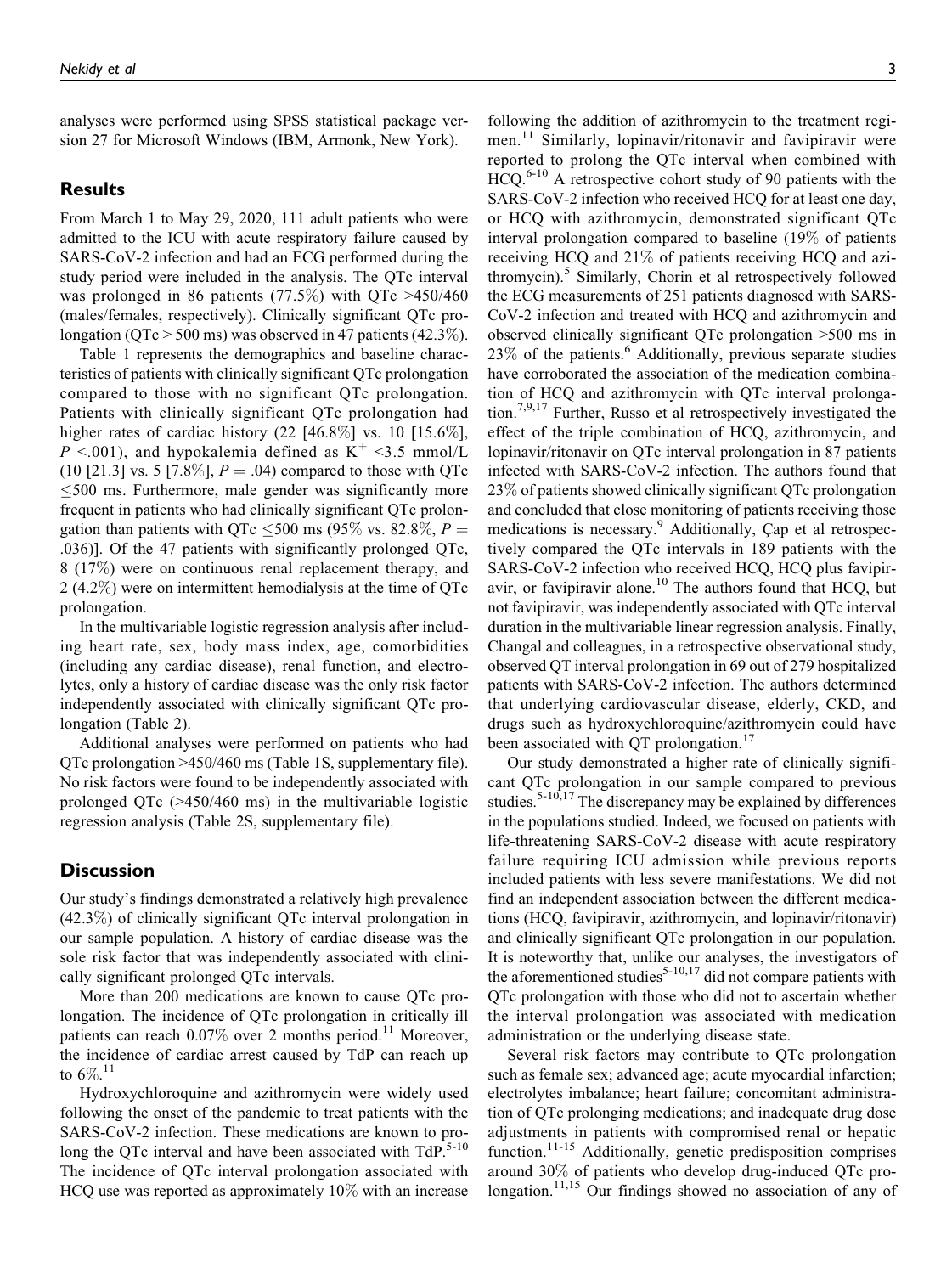| Variable                                                               | All patients        | $QTc < 500$ ms       | $QTc \geq 500$ ms   | P value      |
|------------------------------------------------------------------------|---------------------|----------------------|---------------------|--------------|
|                                                                        | $(n = 111)$         | $(n = 64)$           | $(n = 47)$          |              |
| QT on ECG sheet, ms                                                    | 398 (362-456)       | 383 (355-397)        | 477 (416-520)       | -.001        |
| QT calculated by EP, ms                                                | 390 (360-453)       | 369 (354-400)        | 482 (443-527)       | $500 -$      |
| HR on ECG, beat/minute                                                 | $90 \pm 20$         | $93 + 18$            | $87 + 23$           | .134         |
| HR by EP, beat/minute                                                  | $90 \pm 20$         | 93 $\pm$ 18          | 87 $\pm$ 23         | .132         |
| Males, $n$ $(\%)$                                                      | 98 (88.3)           | 53 (82.8)            | 45 (95.7)           | .036         |
| BMI, $\text{kg/m}^2$                                                   | 26.8 (23.9-30.9)    | 28.3 (23.7-30.5)     | 25.3 (23.4-32.3)    | .288         |
| Age, years                                                             | 49 (40-59)          | 49 (40.5-61.5)       | 52 (38.8-61.8)      | .168         |
| Hypertension, n (%)                                                    | 54 (48.6)           | 28 (43.8)            | 26 (55.3)           | .228         |
| Diabetes, n (%)                                                        | 47 (42.3)           | 25(39.1)             | 22 (46.8)           | .414         |
| Cardiac history (any), n (%)                                           | 32 (28.8)           | 10(15.6)             | 22(46.8)            | -.001        |
| CHF, $n$ $%$                                                           | 9(8.1)              | 1(1.6)               | 8(17)               | .004         |
| Cardiac arrhythmia, n (%)                                              | 7(6.3)              | 5(7.8)               | 2(4.3)              | .697         |
| Other cardiac history, n (%)                                           | 24(21.6)            | 6(9.4)               | 18(38.3)            | $500 -$      |
| Invasive mechanical ventilation, n (%)                                 | 67(60.4)            | 34(63.1)             | 33 (70.2)           | .069         |
| Renal function, n (%)                                                  |                     |                      |                     | .068         |
| Normal                                                                 |                     | 43 (67.2)            |                     |              |
| <b>AKI/CKD</b>                                                         | 66 (59.5)           |                      | 23 (48.9)           |              |
|                                                                        | 30(27)              | 16(25)               | 14 (29.8)           |              |
| <b>RRT</b>                                                             | 15(13.5)            | 5(7.8)               | 10(21.3)            |              |
| Liver function, n (%)                                                  |                     |                      |                     | .537         |
| Normal                                                                 | 64 (57.7)           | 35 (54.7)            | 29(61.7)            |              |
| Elevated (<3 times baseline)                                           | 39(35.1)            | 23 (35.9)            | 16(34)              |              |
| Acute failure $($ >3 times baseline)                                   | 8(7.2)              | 6(9.4)               | 2(4.3)              |              |
| Magnesium (mmol/L)                                                     | $0.92(0.85 - 1.01)$ | $0.9(0.8-1.03)$      | $0.95(0.89 - 1.02)$ | .344         |
|                                                                        | $(n = 97)$          | $N = 53$             | $N = 44$            |              |
| Magnesium level n (%)                                                  |                     |                      |                     | $\mathbf{I}$ |
| Normal level (0.65-1.05)                                               |                     |                      |                     |              |
| Hypermagnesemia                                                        | 83 (85.6)           | 45 (84.9)            | 38 (86.4)           |              |
|                                                                        | 14(14.4)            | 8(15.1)              | 6(13.6)             |              |
| Potassium level (mmol/L)                                               | $4(3.6-4.3)$        | $3.95(3.7-4.3)$      | $4(3.6-4.2)$        | .526         |
| Potassium level n (%)                                                  |                     |                      |                     | .04          |
| Hypokalemia                                                            | 15(13.5)            | 5(7.8)               | 10(21.3)            |              |
| Normal level (3.5-5)                                                   | 96 (86.5)           | 59 (92.2)            | 37 (78.7)           |              |
| Calcium mmol/L ( $n = 106$ )                                           | $2.09 \pm 0.17$     | $2.09 \pm 0.16$      | $2.07 \pm 0.17$     | ا 45.        |
|                                                                        |                     | $N = 60$             | $N = 46$            |              |
| Corrected calcium (mmol/L)                                             | $2.24(2.17-2.32)$   | $2.22$ $(2.13-2.29)$ | 2.25 (1.99-2.37)    | .368         |
|                                                                        | $(n = 70)$          | $N = 36$             | $N = 34$            |              |
| lonized calcium (mmol/L)                                               | $1.15(1.11-1.19)$   | $1.15(1.12-1.19)$    | $1.15(1.11-1.2)$    | .772         |
|                                                                        | $N = 96$            | $N = 55$             | $N = 41$            |              |
| Inflammatory markers elevated (yes), n (%) (CRP, IL6, or ferritin)     | 110(99.1)           | 63 (98.4)            | 47 (100)            | $\mathbf{I}$ |
| Mortality                                                              | 27(24.3)            | 13(20.3)             | 14 (29.8)           | .25          |
| Favipiravir                                                            | 25(22.5)            | 12(18.8)             | 13(27.7)            | .267         |
| Hydroxychloroquine                                                     | 46 (41.4)           | 23(35.9)             | 23 (49.9)           | .17          |
| Lopinavir/Ritonavir                                                    | 28 (25.2)           | 14(21.9)             | 14(29.8)            | .343         |
| Azithromycin                                                           | 5(4.5)              | 3(4.7)               | 2(4.3)              | $\mathbf{I}$ |
|                                                                        |                     |                      |                     |              |
| Other drug known to prolong QT interval <sup>b</sup>                   | 27(24.3)            | 17(26.6)             | 10(21.3)            | .521         |
| Combination favipiravir and hydroxychloroquine                         | 20(18.0)            | 10(15.6)             | 10(21.3)            | .44          |
| Combination favipiravir and lopinavir/ritonavir                        | 12(10.8)            | 4(6.2)               | 8(17.0)             | .12          |
| Combination lopinavir/ritonavir and hydroxychloroquine                 | 22 (19.8)           | 11(17.2)             | 11(23.4)            | .42          |
| Combination hydroxychloroquine and azithromycin                        | 2(1.8)              | 1(1.6)               | (2.1)               | 1.00         |
| Combination favipiravir and hydroxychloroquine and lopinavir/ritonavir | 8(7.2)              | 3(4.7)               | 5(10.6)             | .28          |

<span id="page-3-0"></span>**Table 1.** Comparisons of Demographics and Baseline Characteristics Between QTc  $\leq$ 500 ms and QTc >500 ms Groups.<sup>a</sup>

Abbreviations: AKI, acute kidney injury; BMI, body mass index; CHF, congestive heart failure; CKD, chronic kidney disease; ECG, electrocardiogram; EP, electrophysiologist; HR, heart rate; ms, milliseconds; RRT, renal replacement therapies (IHD and CVVH).

<sup>a</sup> Data are shown as mean  $\pm$  SD, median (1st-3rd), and count (%).  $P$   $\leq$  .05 was considered statistically significant. Mann-Whitney test was used to compare medians (1st-3rd) between the two QTc groups. Student *t* test was used to compare means  $\pm$  SD between the two QTc groups. Chi-square or Fisher exact test was used to compare proportions between the two QTc groups. The general null hypothesis was equality of variables distribution between the two QTc groups.

<sup>b</sup>Quetiapine, haloperidol, fluoroquinolones, ondansetron, amiodarone, or metoclopramide.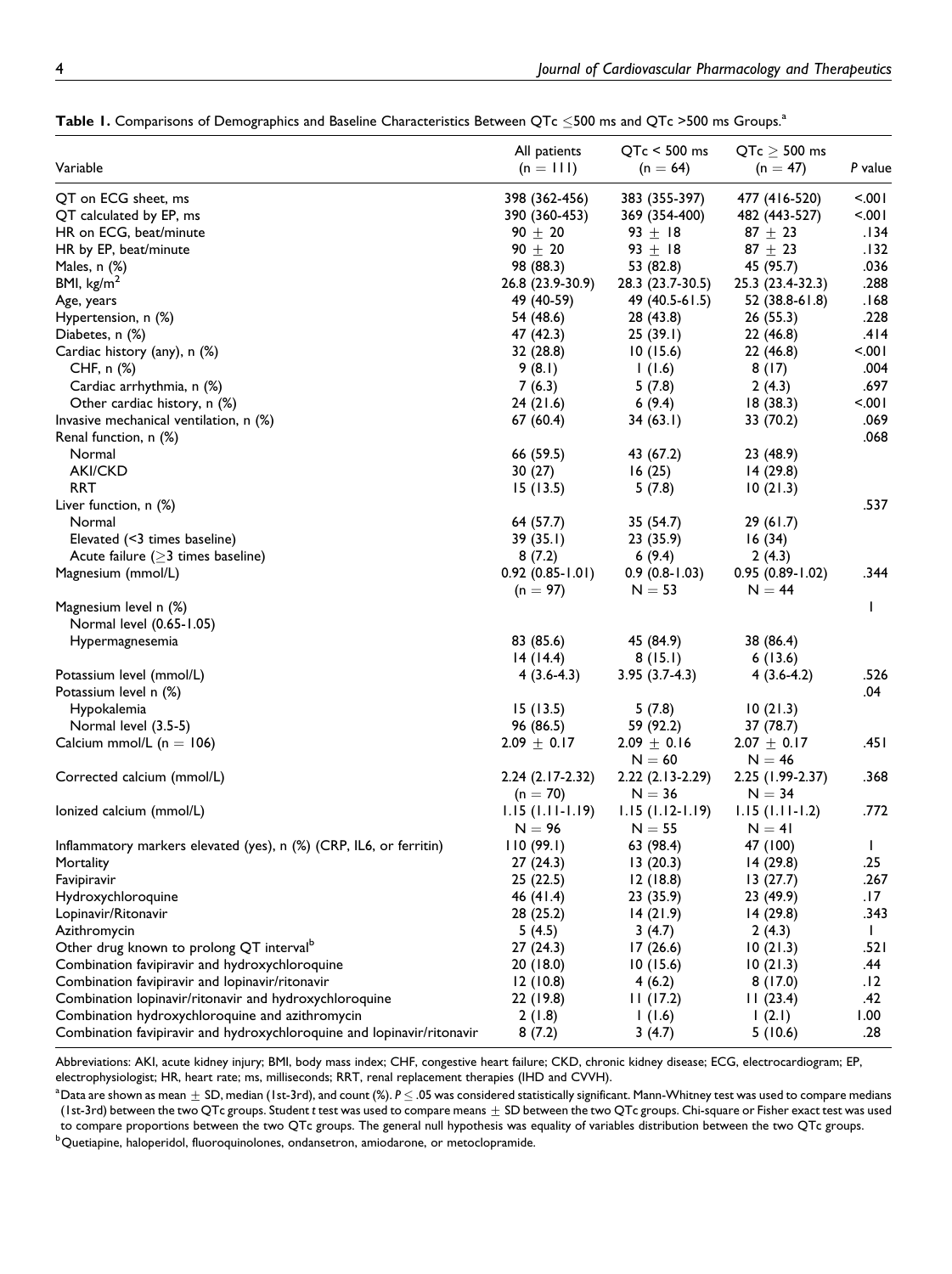<span id="page-4-0"></span>**Table 2.** Multivariate Logistic Regression Analysis (QTc > 500 ms).<sup>a</sup>

| Variable                      | OR (CI)                | P value |
|-------------------------------|------------------------|---------|
| Heart rate                    | .990 (.965-1.014)      | .404    |
| Sex                           | $.213(0.029 - 1.571)$  | .129    |
| <b>BMI</b>                    | 1.005 (0.923-1.094)    | .911    |
| Age                           | $1.018(0.980 - 1.058)$ | .357    |
| Hypertension                  | $0.989(0.336 - 2.912)$ | .948    |
| <b>Diabetes</b>               | $0.875(0.31 - 2.473)$  | .802    |
| Cardiac disease               | 5.054 (1.583-16.139)   | .006    |
| Mechanical ventilation        | $1.438(0.468 - 4.423)$ | .526    |
| Kidney function               | $1.343(0.66-3.876)$    | .585    |
| Magnesium level               | $0.9(0.25-32.751)$     | .954    |
| Potassium level               | $0.77(0.281 - 2.11)$   | .612    |
| Ionized Ca level              | $0.566$ (0.032-10.016) | .698    |
| Medications (all medications) | 1.033 (0.362-2.944)    | .952    |

 $^{\circ}$ The Hosmer-Lemeshow test *P* value  $=$  .187.

the previously mentioned factors with clinically significant QTc prolongation (Table 2) with the exception of a history of cardiac disease. This suggests a possible correlation between direct effects of the SARS-CoV-2 virus and QTc interval prolongation in patients with underlying cardiac disease. This suggestion is in compliance with the findings of Brauninger and colleagues where the investigators advocated that the viral infection can destruct the cardiomyocytes.<sup>18,19</sup> Future studies are warranted to investigate a potential pathophysiological mechanism of QTc interval prolongation in patients infected by SARS-CoV-2.

Our study has some limitations. This was a single-center retrospective study at a quaternary care facility in the Middle East region. Also, the majority of our patients was male (88.3%). This might be explained by the high proportion of male in the UAE population, which is around 72%. Thus, our findings may not be generalizable to other facilities and populations. Despite multivariable analysis, we cannot rule out selection bias. Our analysis did not include the occurrence of any documented cardiac arrhythmias in those who had significantly prolonged QTc. However, the in-hospital mortality did not differ between patients who had clinically significant QTc prolongation and those who did not. Also, we can be sure that symptomatic arrhythmias did not occur as these arrhythmias would have been documented and would not have been missed. There was a lack in information regarding patient's genetic history with respect to congenital long QT syndrome in our sample. Finally, we do not have the pre-SARS-CoV-2 incidence of QTc prolongation at our institution.

# **Conclusion**

Critically ill patients with SARS-CoV-2 infection can exhibit high prevalence of clinically significant QTc prolongation irrespective of medications used. QTc prolongation in this population should be closely monitored. Larger prospective observational studies are required to find the independent factors associated with QTc prolongation in this population and also in vaccinated individuals.

#### **Authors' Note**

This work was approved by the institutional Research Ethics Committee.

### **Author Contributions**

All authors have contributed significantly to all parts of this paper and all authors agree with the content of the manuscript. Authors WE, KL, HE, BA, WA, FH, KA, MB, and JM contributed to design; authors WE, LM, BA, and HE contributed to data collection; authors WE and JM contributed in the data analysis. All authors contributed to writing, interpretation, and reviewing the final manuscript. All authors contributed to the writing of the final manuscript. All members of the team contributed to the management or administration of the trial. All authors contributed significantly to the research.

#### **Declaration of Conflicting Interests**

The author(s) declared no potential conflicts of interest with respect to the research, authorship, and/or publication of this article.

#### **Funding**

The author(s) received no financial support for the research, authorship, and/or publication of this article.

## **ORCID iD**

Wasim S. El Nekidy **D** <https://orcid.org/0000-0003-3109-0590>

#### **Supplemental Material**

Supplemental material for this article is available online.

#### **References**

- 1. Huang C, Wang Y, Li X, et al. Clinical features of patients infected with 2019 novel coronavirus in Wuhan, China. Lancet. 2020;395(10223):497-506. doi:10.1016/S0140-6736(20)30183- 5. PMID: 31986264; PMCID: PMC7159299. Erratum in: Lancet. Jan 30, 2020
- 2. Abdallah K, Hamed F, Rahman N, Salam S, Mallat J. Characteristics of critically ill patients infected with COVID-19 in Abu Dhabi, United Arab Emirates. Anaesth Crit Care Pain Med. 2020;39(4):483-485. doi:10.1016/j.accpm.2020.06.014. PMID: 32660852; PMCID: PMC7328597.
- 3. Atallah B, Sadik ZG, Salem N, et al. The impact of protocol-based high-intensity pharmacological thromboprophylaxis on thrombotic events in critically ill COVID-19 patients. Anaesthesia. 2021; 76(3):327-335. doi:10.1111/anae.15300. PMID: 33047335; PMCID: PMC7675553.
- 4. Salem N, Atallah B, El Nekidy WS, Sadik ZG, Park WM, Mallat J. Thromboelastography findings in critically ill COVID-19 patients. J Thromb Thrombolysis. 2021;51(4):961-965. doi:10.1007/s11239- 020-02300-7. PMID: 33011896; PMCID: PMC7532945.
- 5. Mercuro NJ, Yen CF, Shim DJ, et al. Risk of QT interval prolongation associated with use of hydroxychloroquine with or without concomitant azithromycin among hospitalized patients testing positive for coronavirus disease 2019 (COVID-19). JAMA